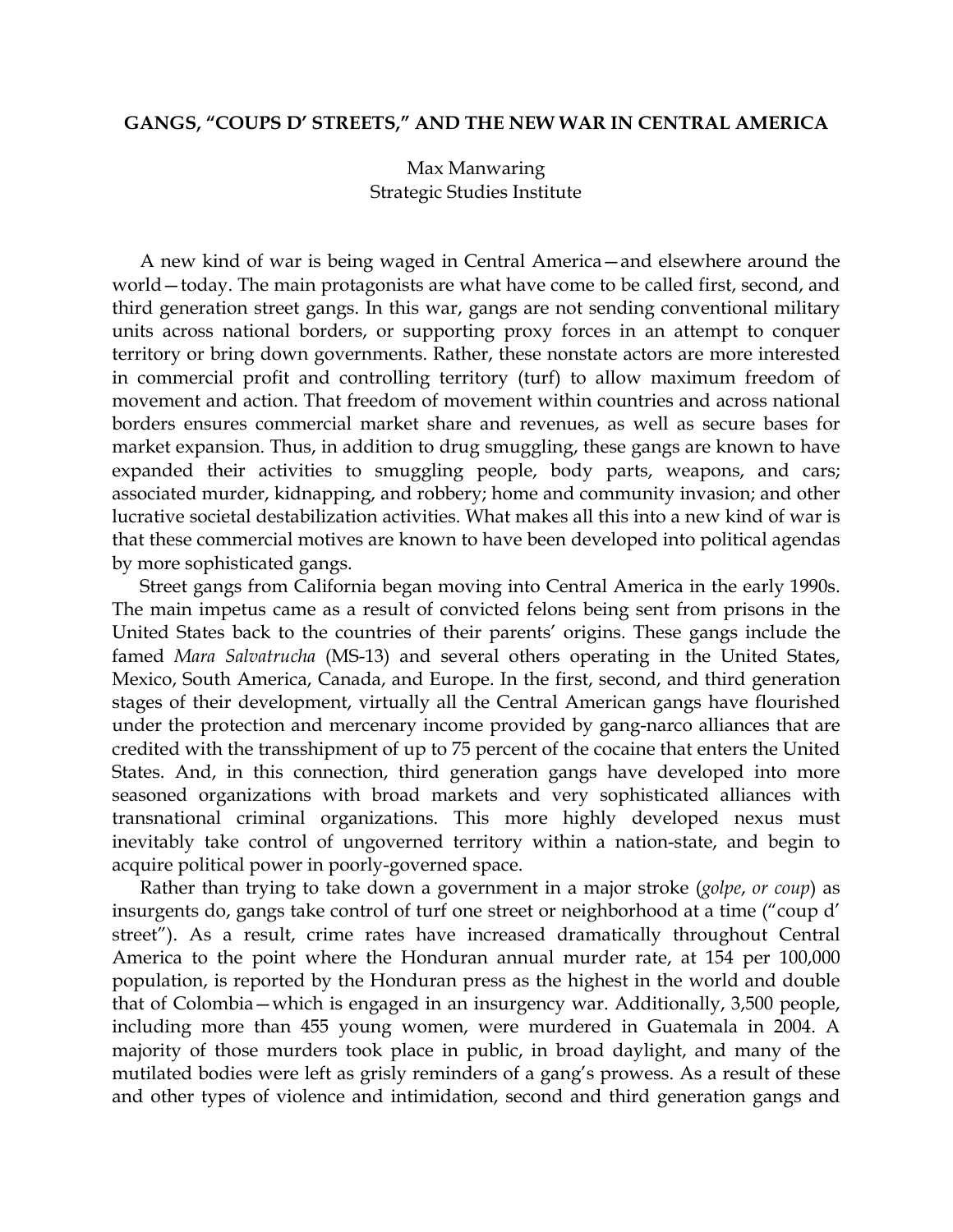their mercenary allies are controlling larger and larger portions of cities, the interior, and the traditionally inviolate national borders—and have achieved almost complete freedom of movement and action within and between national territories.

Central American governments and their U.S. neighbor have tended to ignore these national security realities. The United States is involved elsewhere, and in the War on Terrorism. Central American governments tend to be too weak and too compromised to act effectively against the gang phenomenon. Most of these governments have not been prepared to even try to mobilize their various instruments of national and regional power to confront the threat to people and territory the gang phenomenon represents. As a consequence, the effective sovereignty of the Central American countries is being impinged every day, and the gangs' commercial motives are, in fact, becoming a political agenda.

This challenge to the state takes us to the direct linkage between gangs and insurgents. Although gangs and insurgents may differ in terms of motives and modes of operation, both these types of nonstate actors must eventually seize political power to guarantee the freedom of action and the ideological or commercial environments they want. The common denominator that defines gangs as mutations of insurgents, thus, is the irrevocable need to depose or control an incumbent government. As a consequence, the "Duck Analogy" applies. That is, third generation gangs look like ducks, walk like ducks, and act like ducks—a peculiar breed, but ducks nevertheless!

Thus, despite a certain mystique, gangs are not invincible. They can be brought under control and defeated, but only by coherent, patient action that encompasses *all* the instruments of a state's power and those of its international allies. In these terms, it must be remembered that gangs and their control of borders, territory, and people are transnational problems as well as national problems—and transnational problems require transnational solutions. Police and soldiers cannot deal with these threats alone; they must be eliminated using a combination of political-psychological, socio-economic, law enforcement, military, intelligence, and diplomatic capabilities. The complex realities of contemporary wars must be understood as holistic processes that rely on various civilian, military, and police agencies and contingents working together in an integrated fashion, to attack the gangs' strategy—not just the gang.

These efforts will require fundamental changes in leader development and governmental organization. That is, these efforts will require fundamental changes in how governmental leaders and personnel at all levels and across the board are trained, developed, promoted, deployed, and employed—and organized. Additionally, these interagency and international processes must exert their collective influence for the entire duration of a "countergang" campaign—from initial planning to the achievement of effective control. Long "laundry lists" of additional recommendations will be irrelevant if these strategic-level foundational requirements are not implemented first.

The contemporary war situation in Central America is extremely volatile and dangerous, and requires careful attention. The United States, the other countries of the Western Hemisphere, and the entire global community must learn to understand and cope with the political threat imposed by diverse street gangs. If the United States and